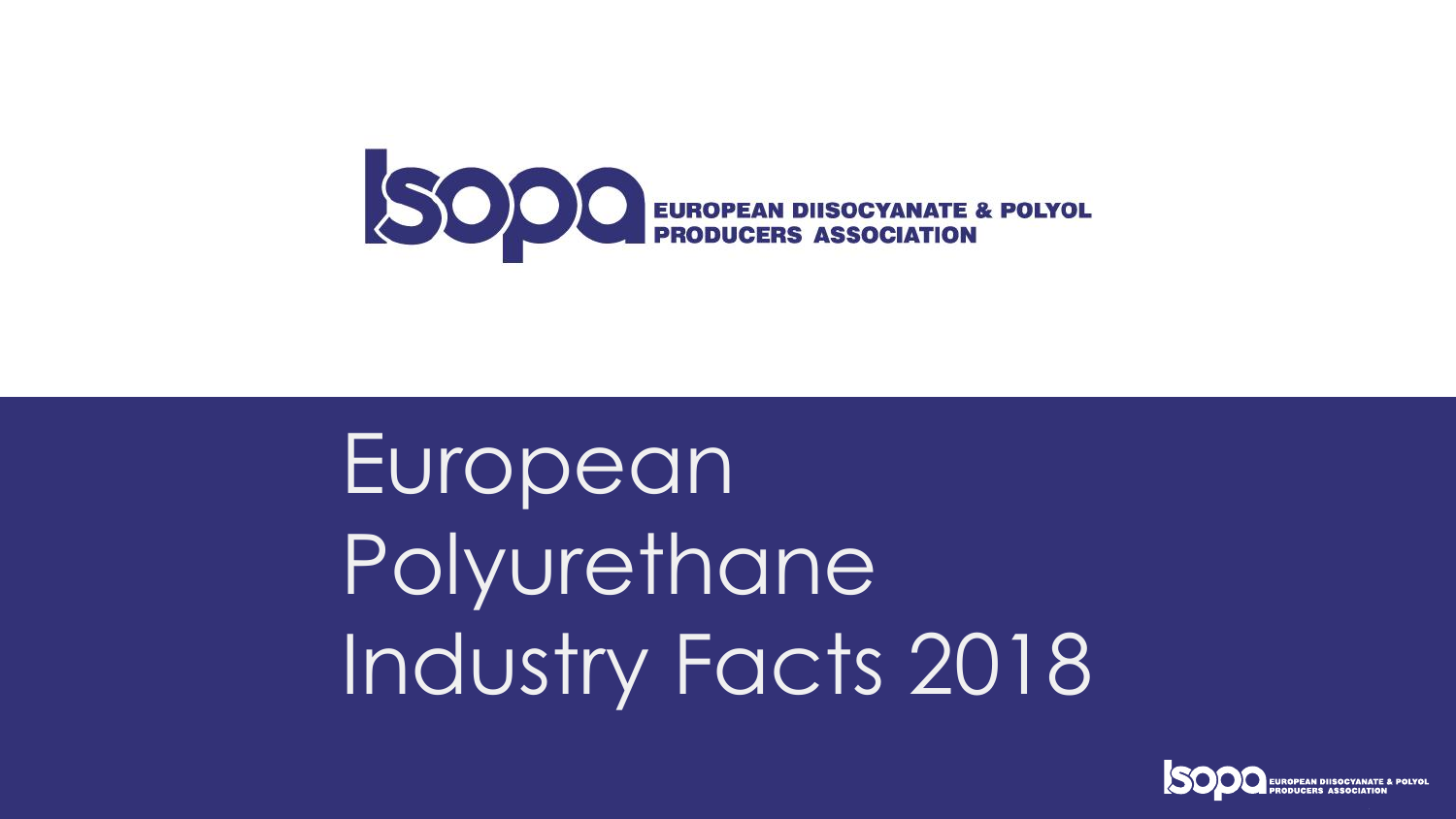## European Polyurethane Industry Facts 2018 2nd Edition

Socio -economic contribution of the polyurethane industry to growth and jobs in Europe.





SOOO EUROPEAN DIISOCYANATE & POLYOL

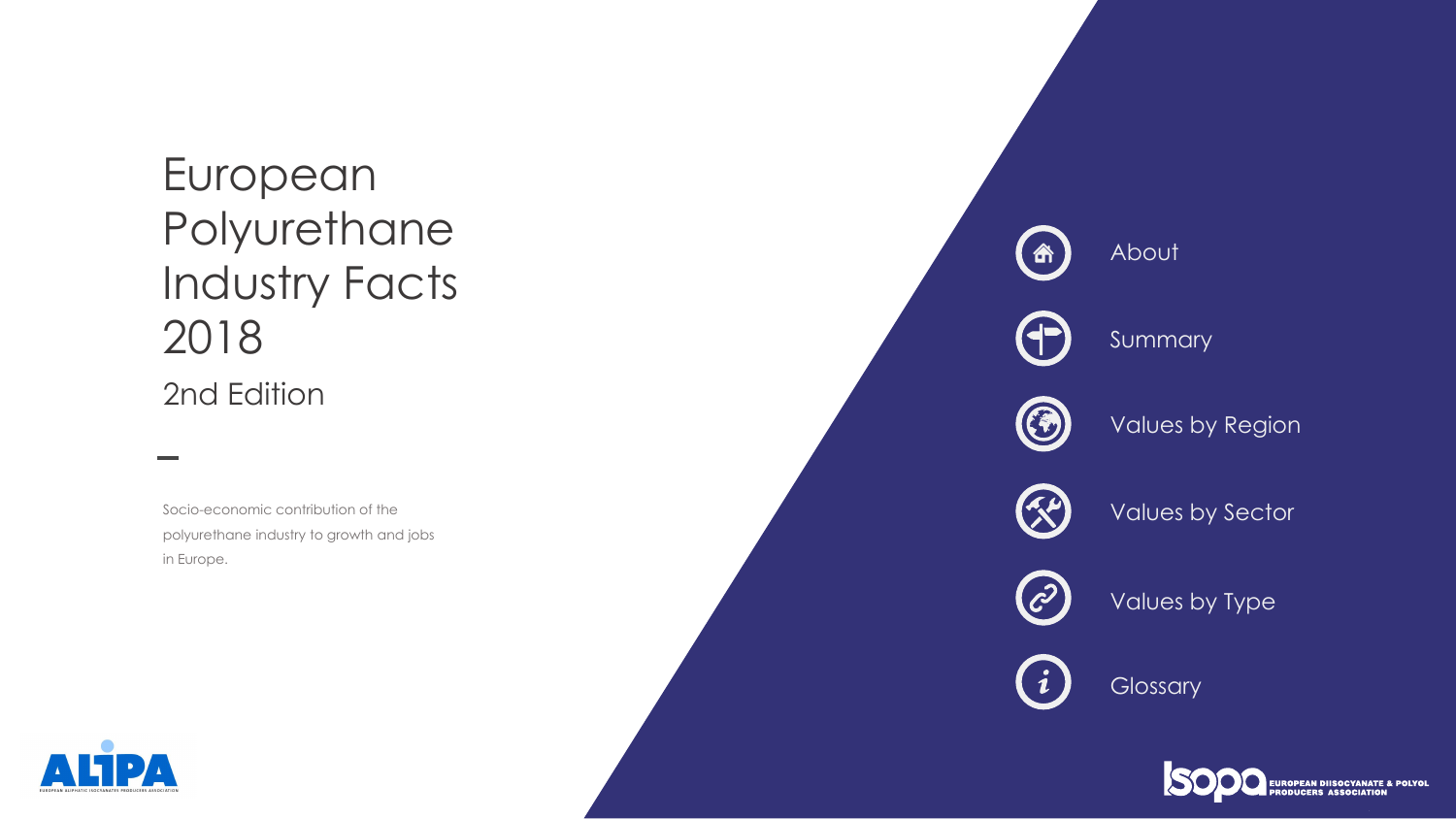### About

Polyurethanes are part of modern everyday life. No matter the form, be that flexible or rigid foams, elastomers or various others, no matter the application. Polyurethane based products ease everyday life and perform, often not even noticed by the consumer, reliable and cost efficient.

This report highlights the key role, the polyurethane industry plays in the European economy, involving close to **244,000 companies** throughout Europe and contributing **€255 billion** annually to the European economy. It also relates, directly and indirectly, to more than **5.1 million jobs** throughout the European Union. Behind these figures stands a notable compound annual growth (CAGR) of the polyurethane industry in Europe of 4.3 % since 2013/2014.



The data contained in this report has been compiled by the independent consulting company Conversio Market & Strategy GmbH, picturing the situation for 2018, based on the most recent data available. It ties in with ISOPA's preceding report, published in April 2014, while expanding the focus in relevant areas.

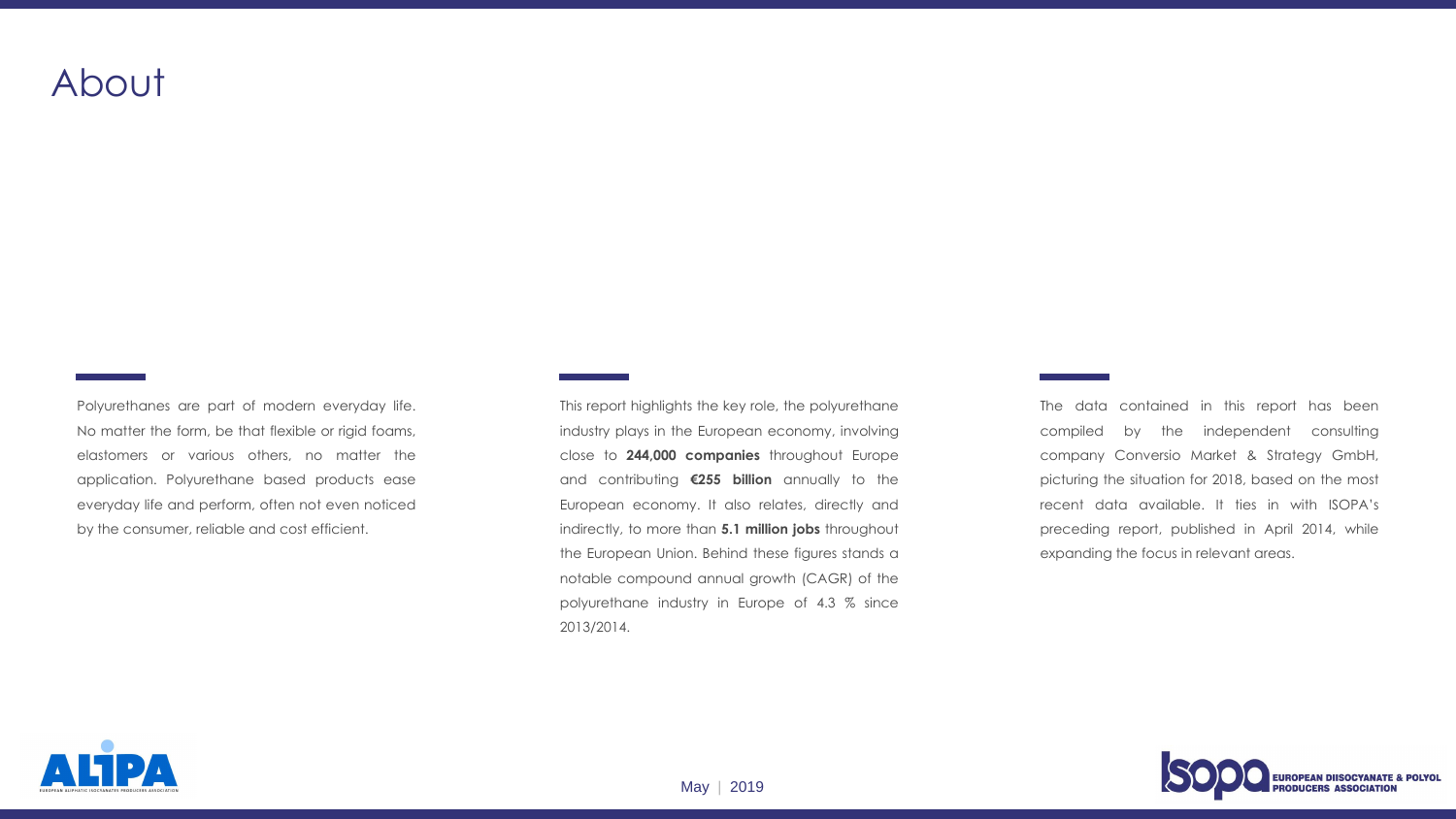## Polyols, aromatic and aliphatic isocyanates: the building blocks of polyurethanes

ALIPA, the European Aliphatic Isocyanates Producers Association, has been founded by the major European producers of aliphatic isocyanates and polyisocyanates. Aliphatic isocyanates are important basic materials and components for high-quality protective and decorative coating systems for modern adhesive systems and for specialties like elastomers.



#### ALIPA

ISOPA is the European trade association for producers of diisocyanates and polyols – the main components of polyurethanes. ISOPA promotes the highest standards of best practice in the distribution and use of diisocyanates and polyols in Europe and ensures that all stakeholders can easily access accurate and up-todate information on these substances.





#### ISOPA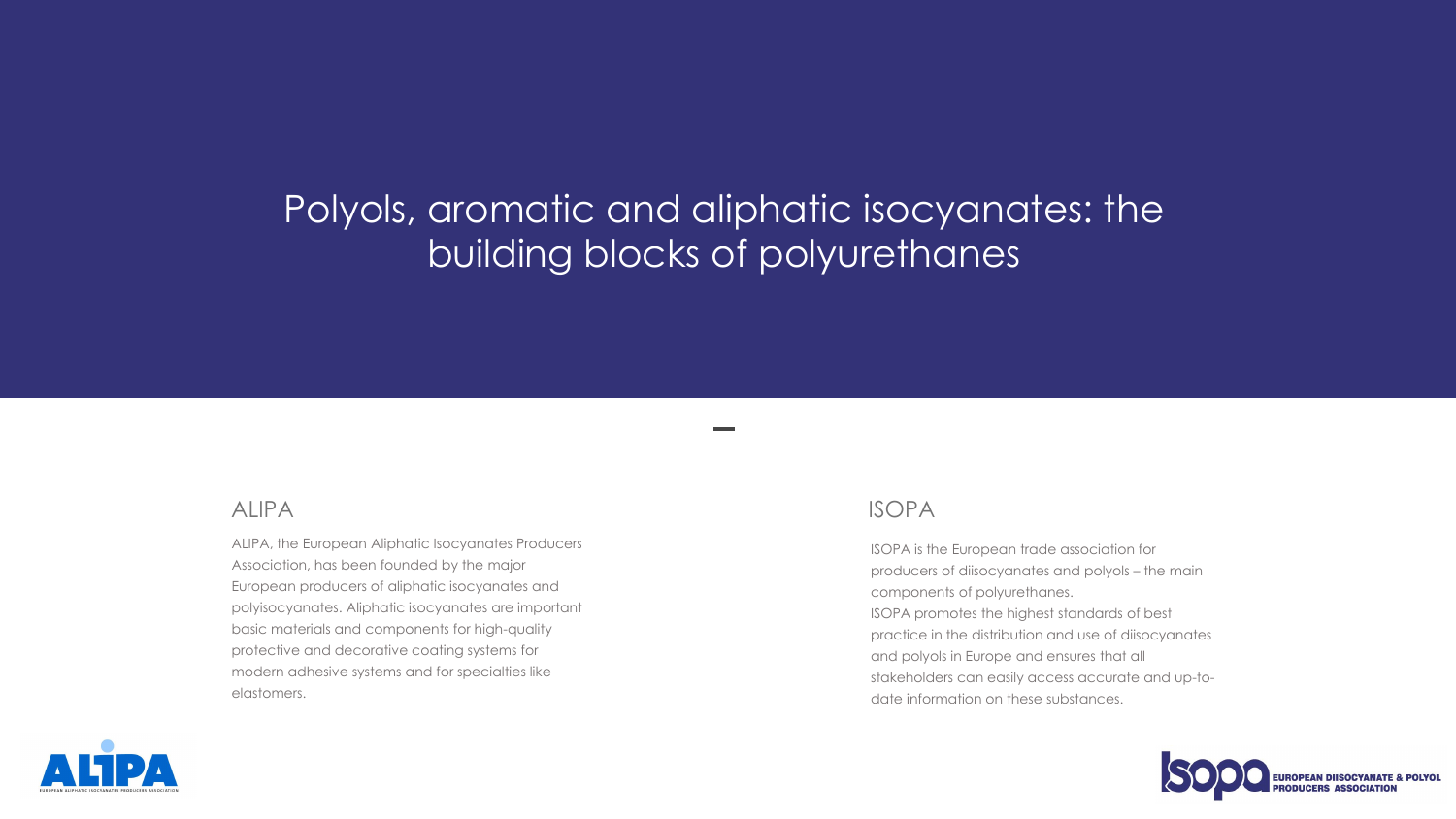







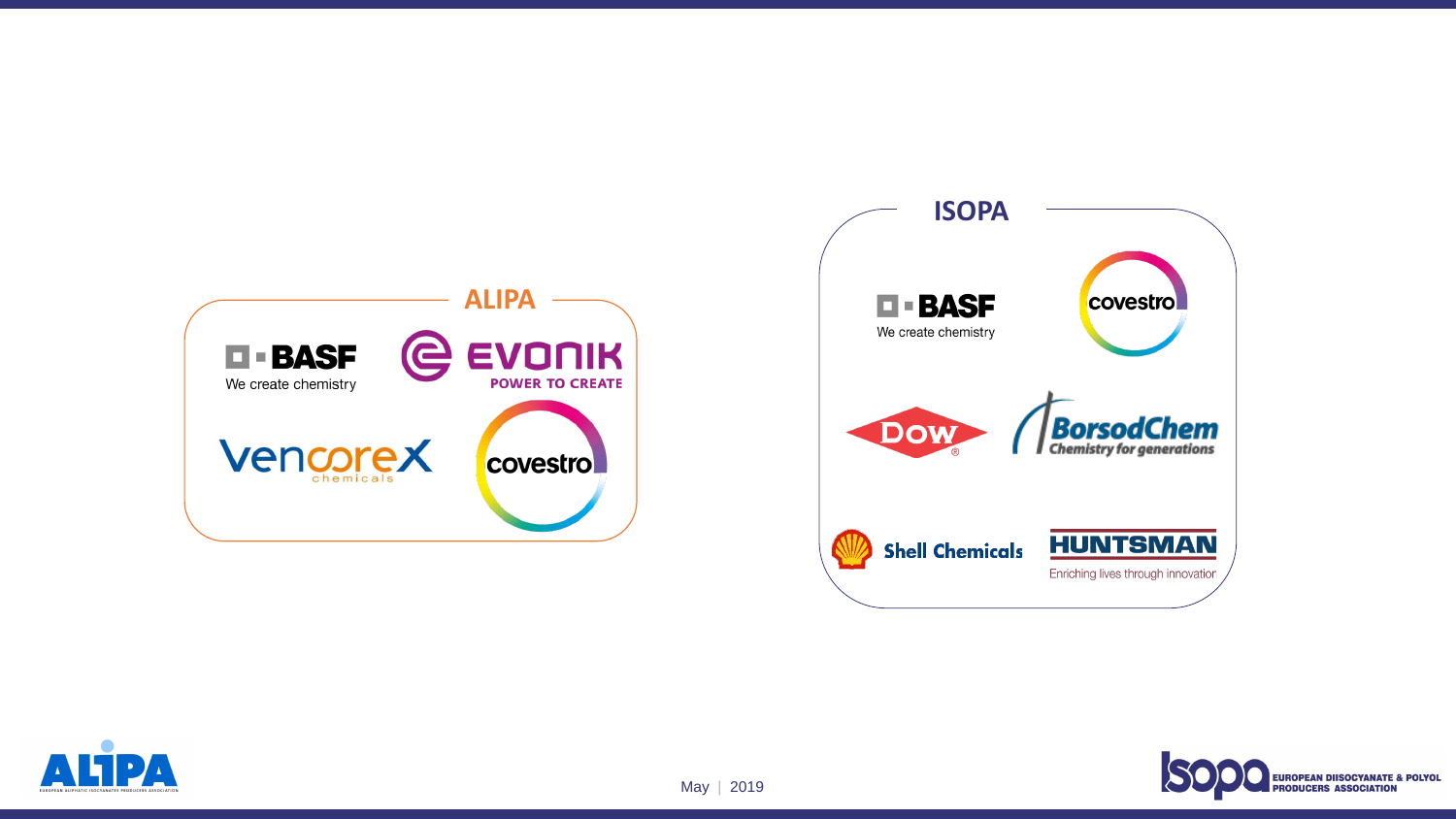## Summary

As is evident from the variety of its uses, the polyurethane sector is not limited to the sole producers of the chemical compound: their direct customers, the final producers of polyurethanebased products and the producers of the endproducts; which include the various forms of polyurethanes, must be considered, too.

**360,000** employees directly contribute in terms of polyurethane production, including direct and downstream customers and their suppliers and subcontractors. In addition to those, close to **4.7 million jobs**, related to polyurethane products and their application are found in the nonpolyurethane sector. Therefore, in this report, an overview of the economic and social value of polyurethanes taken as a whole, is presented.



The polyurethane industry generates a substantial contribution to European wealth and job creation. Close to **245,000 companies** throughout Europe are creating a **value of €255 billion** every year. The production and use of polyurethane application ensures the **employment of more than 5.1 million people** throughout the European Union.

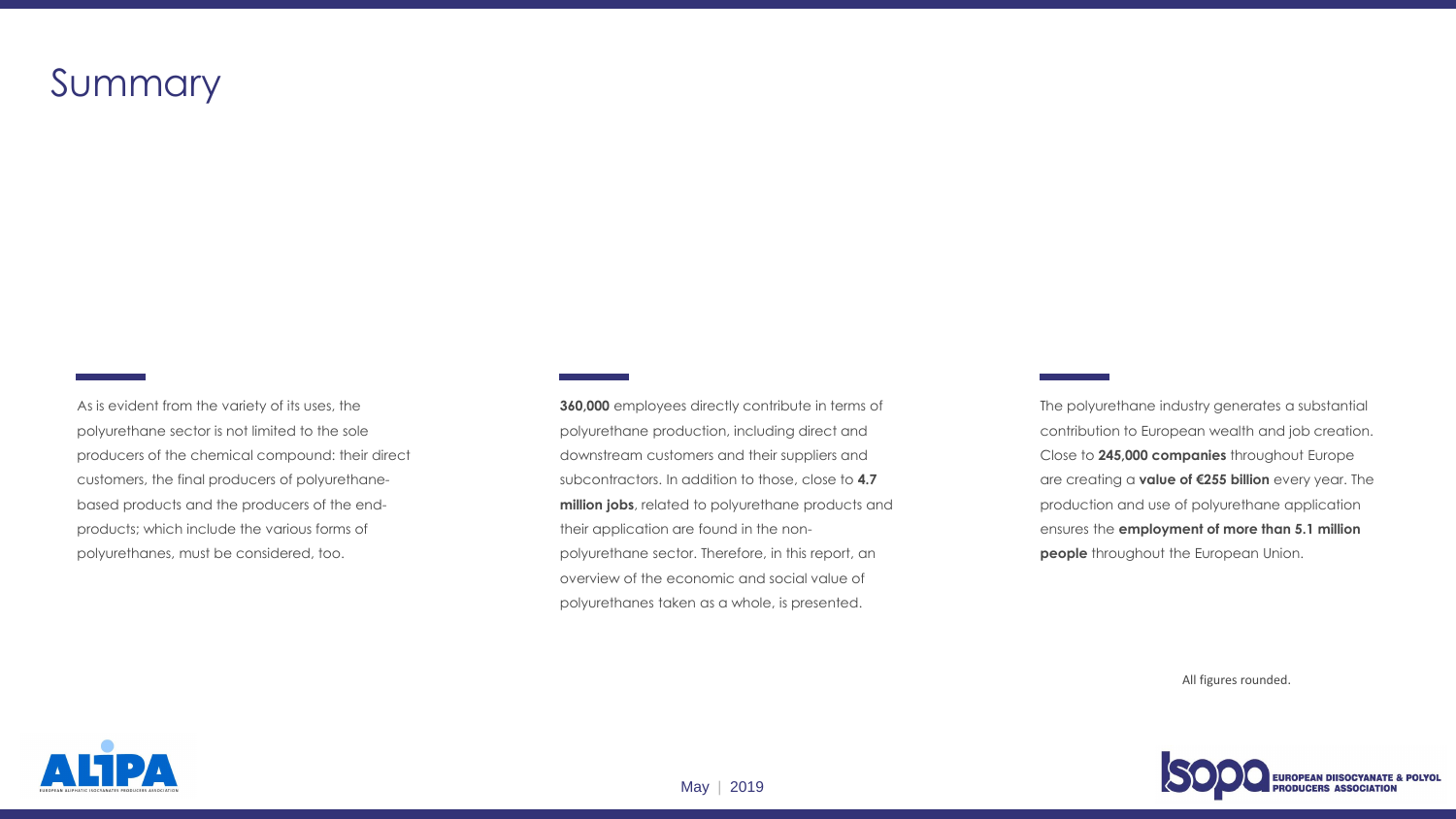#### Chemical Producers

• Providing basic chemicals and additives for PU production

• Creating PU components and final products

Non-PU Sectors

• Working with PU products

Components, Suppliers & Final Producers

## Summary

- 
- 33,000 companies
- 350,000 employees
	-

#### Non-PU Sectors





- 4,760,000 employees
- 212,000 companies
- €37 billion

All figures rounded. Overview figures include Russia and Turkey.



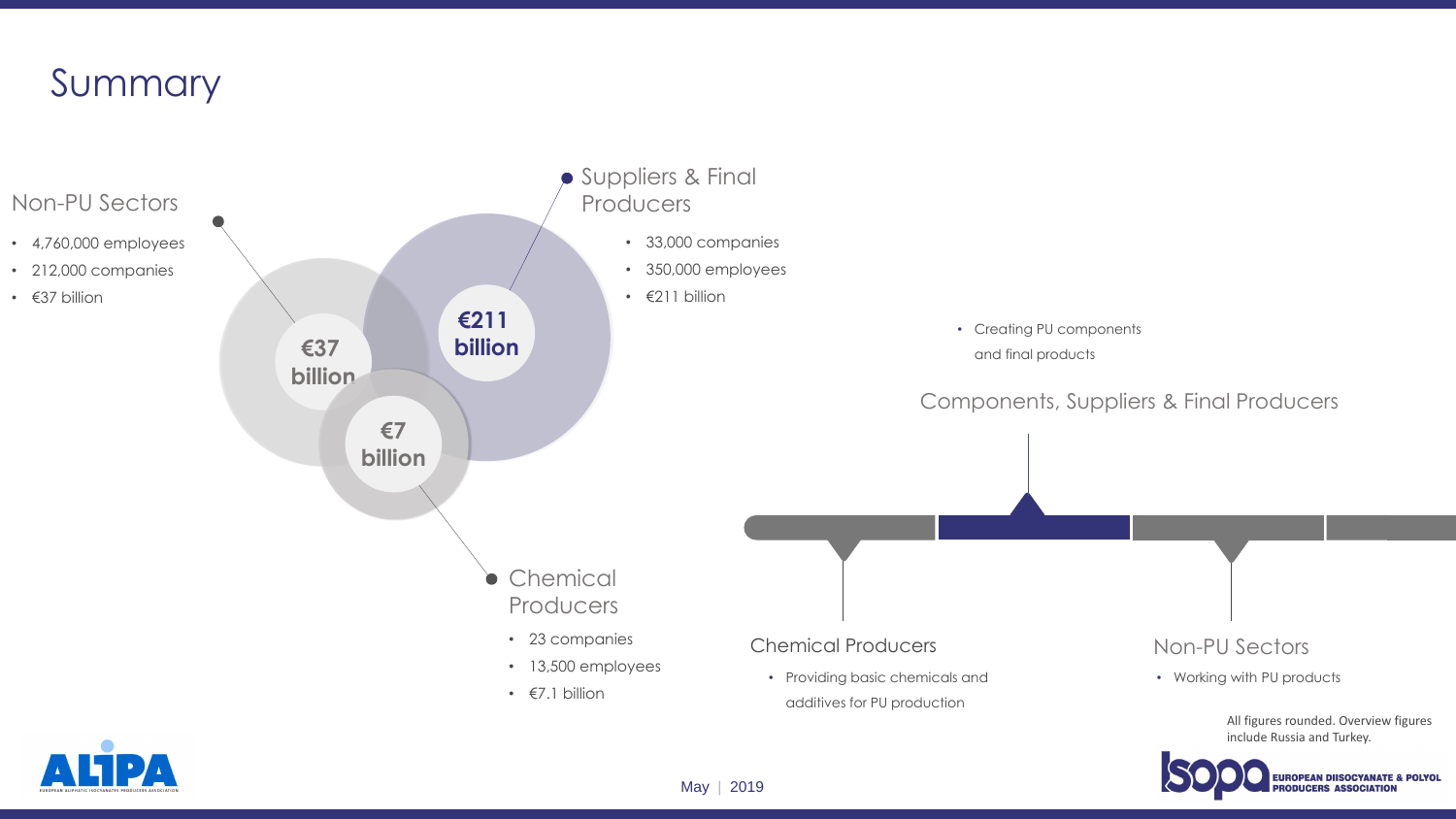## Values by Region

|                                                             | <b>Employment (units)</b> | Number of companies (units) | Economic contribution (billion euros) |
|-------------------------------------------------------------|---------------------------|-----------------------------|---------------------------------------|
| <b>Germany</b>                                              | 808,000                   | 43,000                      | 54.09                                 |
| <b>France</b>                                               | 609,000                   | 19,000                      | 22.31                                 |
| Spain                                                       | 548,000                   | 19,000                      | 17.37                                 |
| <b>UK</b>                                                   | 460,000                   | 17,000                      | 21.78                                 |
| <b>Italy</b>                                                | 650,000                   | 32,000                      | 32.41                                 |
| <b>Netherlands</b>                                          | 217,000                   | 9,000                       | 17.72                                 |
| <b>Poland</b>                                               | 360,000                   | 15,000                      | 21.78                                 |
| Other (EU27, Norway, Switzerland,<br><b>Russia, Turkey)</b> | 1,050,000                 | 90,000                      | 67.56                                 |
| <b>Total</b>                                                | 5,110,000                 | 244,000                     | 255.00                                |





Total economic and employment contribution



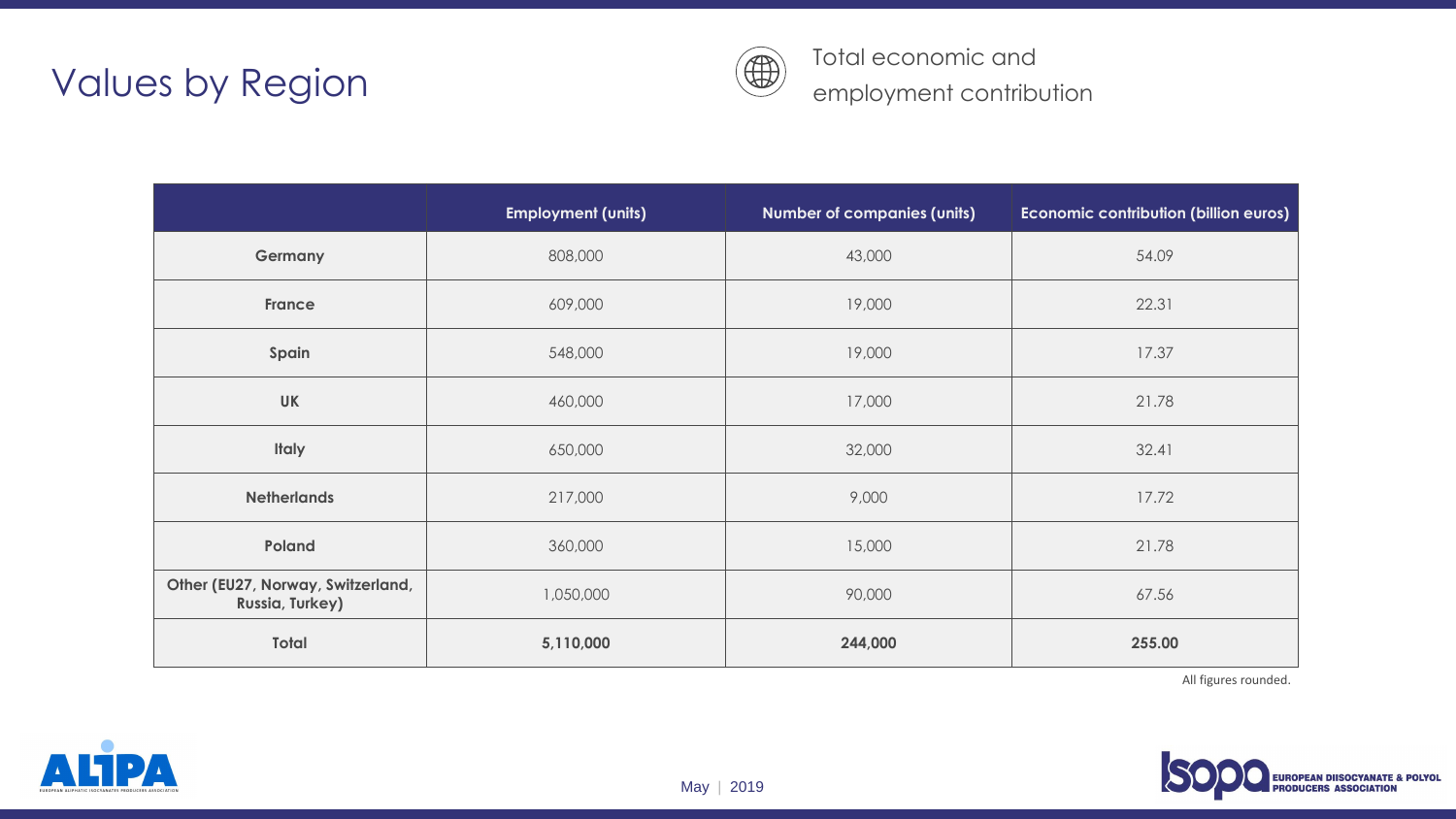## **Values by Region**

|                                                             | <b>Employment (units)</b> | <b>Number of companies (units)</b> |
|-------------------------------------------------------------|---------------------------|------------------------------------|
| <b>Germany</b>                                              | 63,000                    | 4,200                              |
| <b>France</b>                                               | 22,000                    | 1,500                              |
| Spain                                                       | 28,000                    | 1,800                              |
| <b>UK</b>                                                   | 21,000                    | 1,600                              |
| <b>Italy</b>                                                | 39,000                    | 3,300                              |
| <b>Netherlands</b>                                          | 12,000                    | 800                                |
| <b>Poland</b>                                               | 24,000                    | 1,400                              |
| Other (EU27, Norway, Switzerland,<br><b>Russia, Turkey)</b> | 141,000                   | 18,500                             |
| <b>Total</b>                                                | 350,000                   | 33,100                             |





### Direct contribution in terms of jobs and number of companies

(Polyurethane direct production, including direct and downstream customers and their suppliers/Subcontractors)



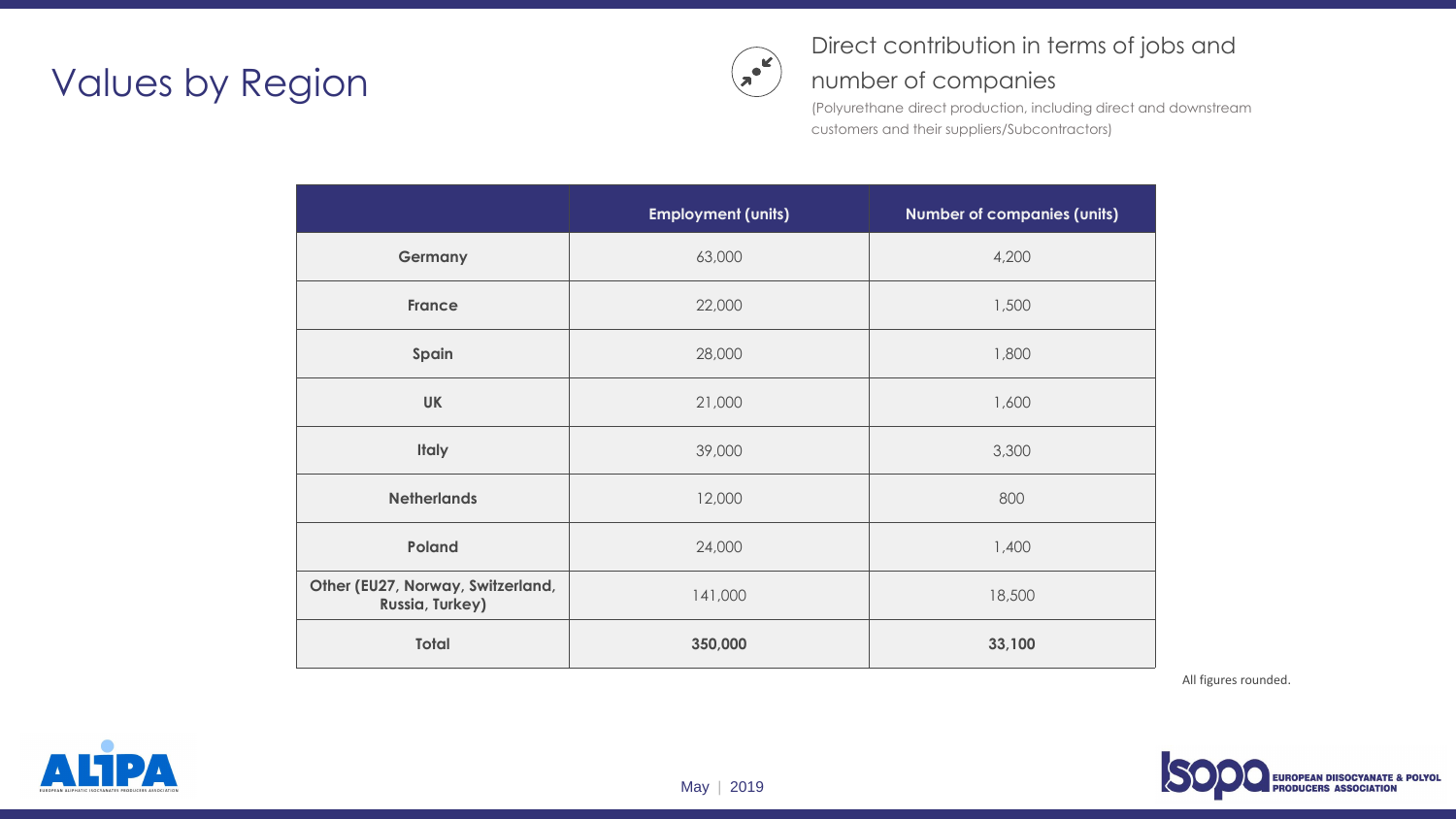## Values by Region (2008) Number of company of company and the sector of  $\sum_{(non-poly) \text{vertplane sector}^*}$

|                                                             | <b>Employment (units)</b> | <b>Number of companies (units)</b> |
|-------------------------------------------------------------|---------------------------|------------------------------------|
| <b>Germany</b>                                              | 745,000                   | 39,000                             |
| <b>France</b>                                               | 587,000                   | 18,000                             |
| Spain                                                       | 520,000                   | 17,000                             |
| <b>UK</b>                                                   | 440,000                   | 15,000                             |
| <b>Italy</b>                                                | 612,000                   | 29,000                             |
| <b>Netherlands</b>                                          | 205,000                   | 8,000                              |
| <b>Poland</b>                                               | 335,000                   | 14,000                             |
| Other (EU27, Norway, Switzerland,<br><b>Russia, Turkey)</b> | 925,000                   | 72,000                             |
| <b>Total</b>                                                | 4,760,000                 | 212,000                            |





#### Indirect contribution in terms of jobs and number of companies

\*e.g. Employees of construction companies, working with PU based products.

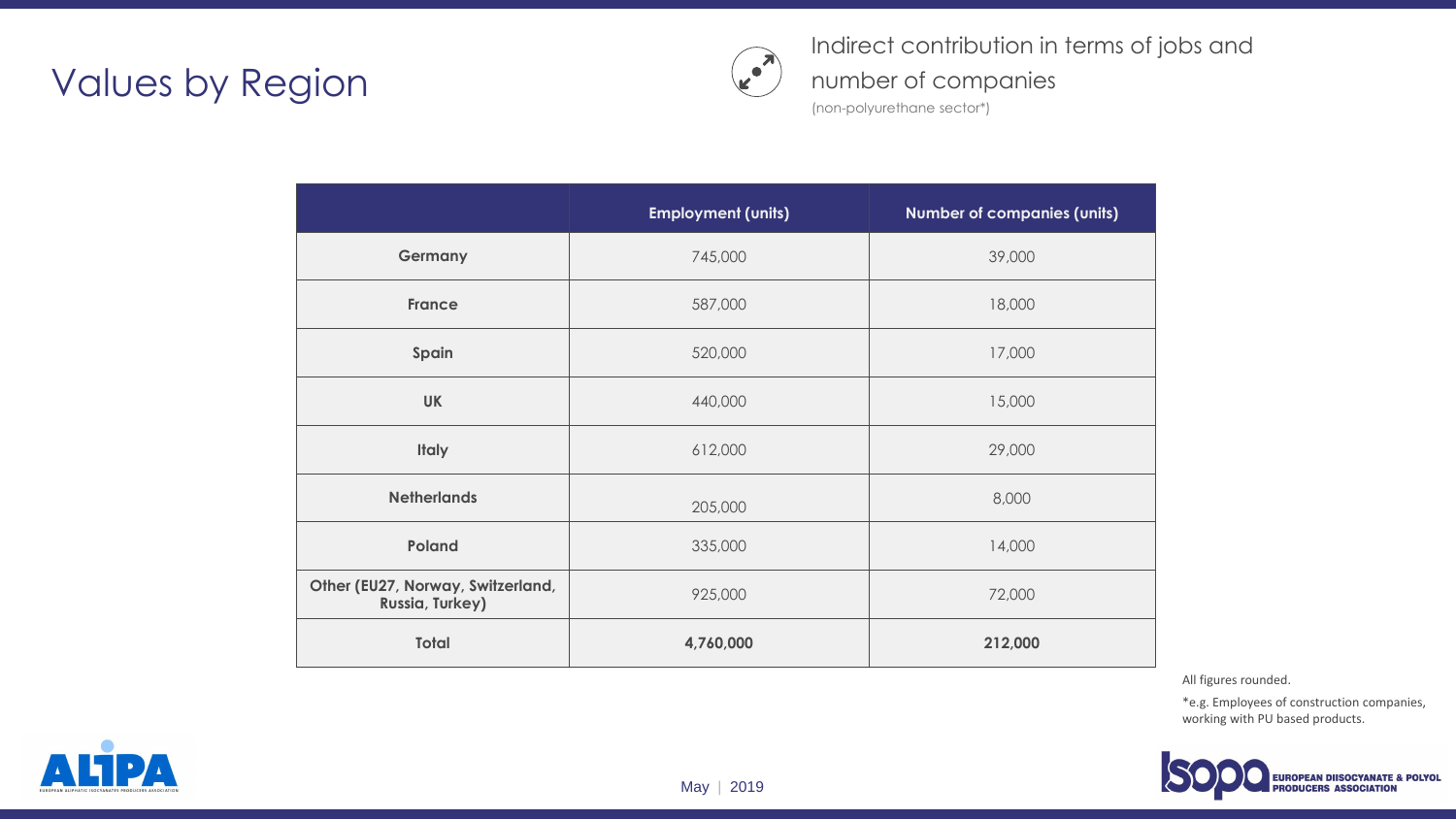

Across all applications, **1,500** enterprises employing **22,000** people directly create or supply polyurethane products in France. Together with related players from the non-polyurethane sector, **19,000** companies provide **609,000** jobs and account for an economic contribution of **€22.3 billion**.

#### France

In total, close to **43,000** German companies with more than **808,000** employees add to the total economic contribution. This includes **4,200** enterprises directly involved as producers and direct- or downstream customers of polyurethane products. Additional **745,000** companies from the non-polyurethane sector indirectly contribute to the total value creation of **€54.1 billion**.

### Values by Region

#### **Germany**

A glance on the total contribution in terms of jobs and wealth creation illustrates the relevance of the United Kingdom's polyurethane industry. **460,000** people in **17,000** companies, with **21,000** jobs in direct relation in terms of polyurethane production and products, contribute to a wealth creation of **€21.7 billion**.



#### **Italy**

#### United Kingdom

When looking at the total contribution, **548,000** companies are involved. **1,800** of them in the immediate production of polyurethanes or its applications, functioning as their suppliers or subcontractors. All in all, they generate an economic contribution of **€17.4 billion**.

#### Spain

In the Netherlands, **800** companies directly contribute, and **8.000** enterprises indirectly contribute to the production and application of polyurethane based products. They allocate close to **217,000** jobs and create an economic contribution of **€17.7 billion**.

Across all applications, **650,000** Italian companies with close to **130,000** employees add to the economic success of the polyurethane sector in Italy. This includes **3,300** companies with direct contribution in terms of production or customers of polyurethane products. The total value creation levels around **€32.4 billion** and accounts for 13 % of the total European contribution.

#### **Netherlands**

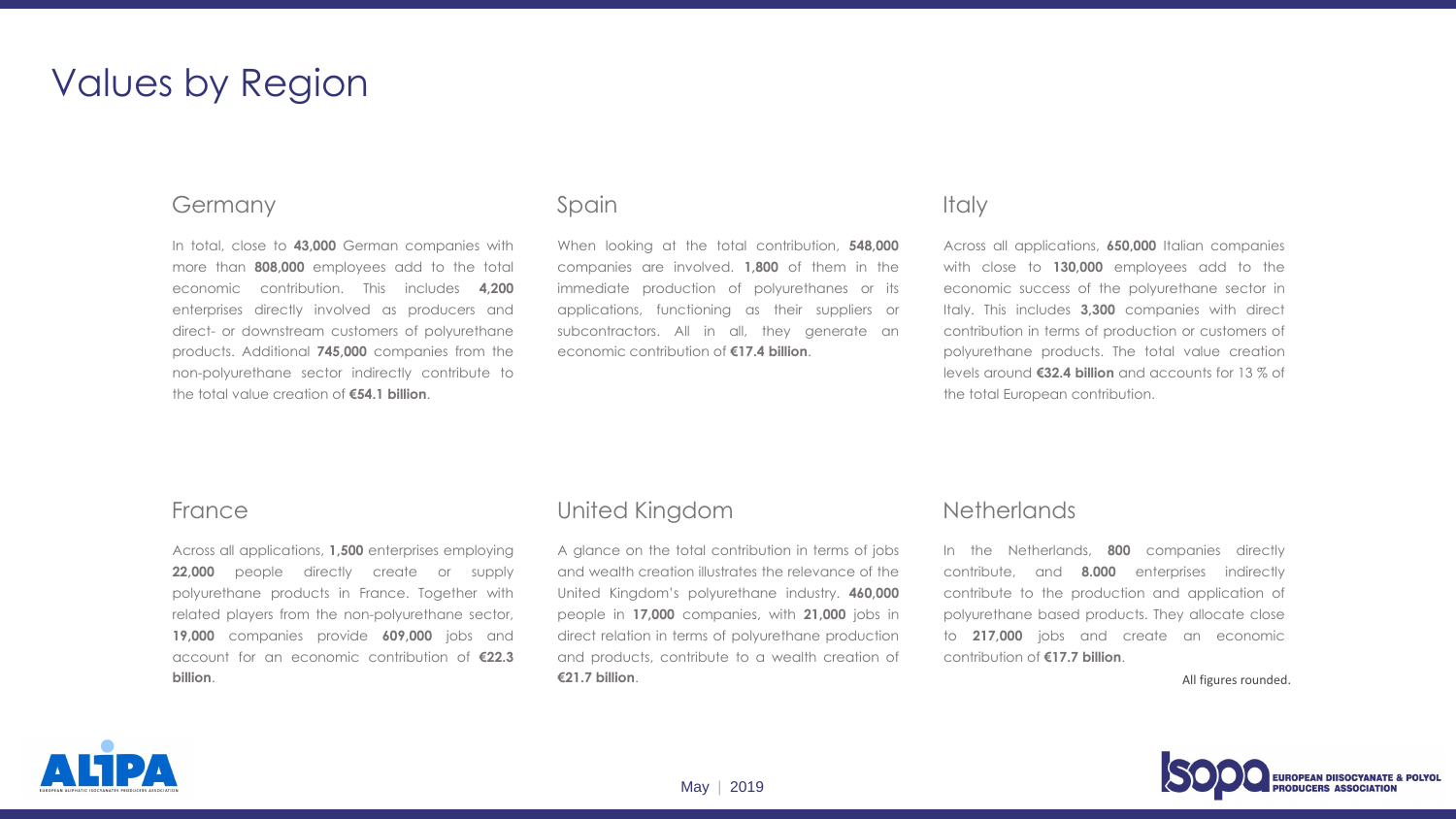Taken all applications of polyurethanes into account, **15,000** Polish enterprises take part in the value creation of **€21.7 billion** and create employment for more than **360,000** people. Of those, **1,400** companies with **24,000** employees directly contribute in terms of production or supplying polyurethane products.



#### Poland

## Values by Region

In terms of total contribution, an economic value of **€10.5 billion** was created from the polyurethane industry and its suppliers and subcontractors. **8,000** companies provide employment to **187,000** Russians throughout all sectors.



#### **Turkey**

#### Russia

In total, more than **221,000** Turkish jobs are directly related to polyurethane applications and **1,200** companies produce or supply polyurethane products. All together with enterprises contributing indirectly to the value creation, an economic value of **€ 22.5 billion** is created.

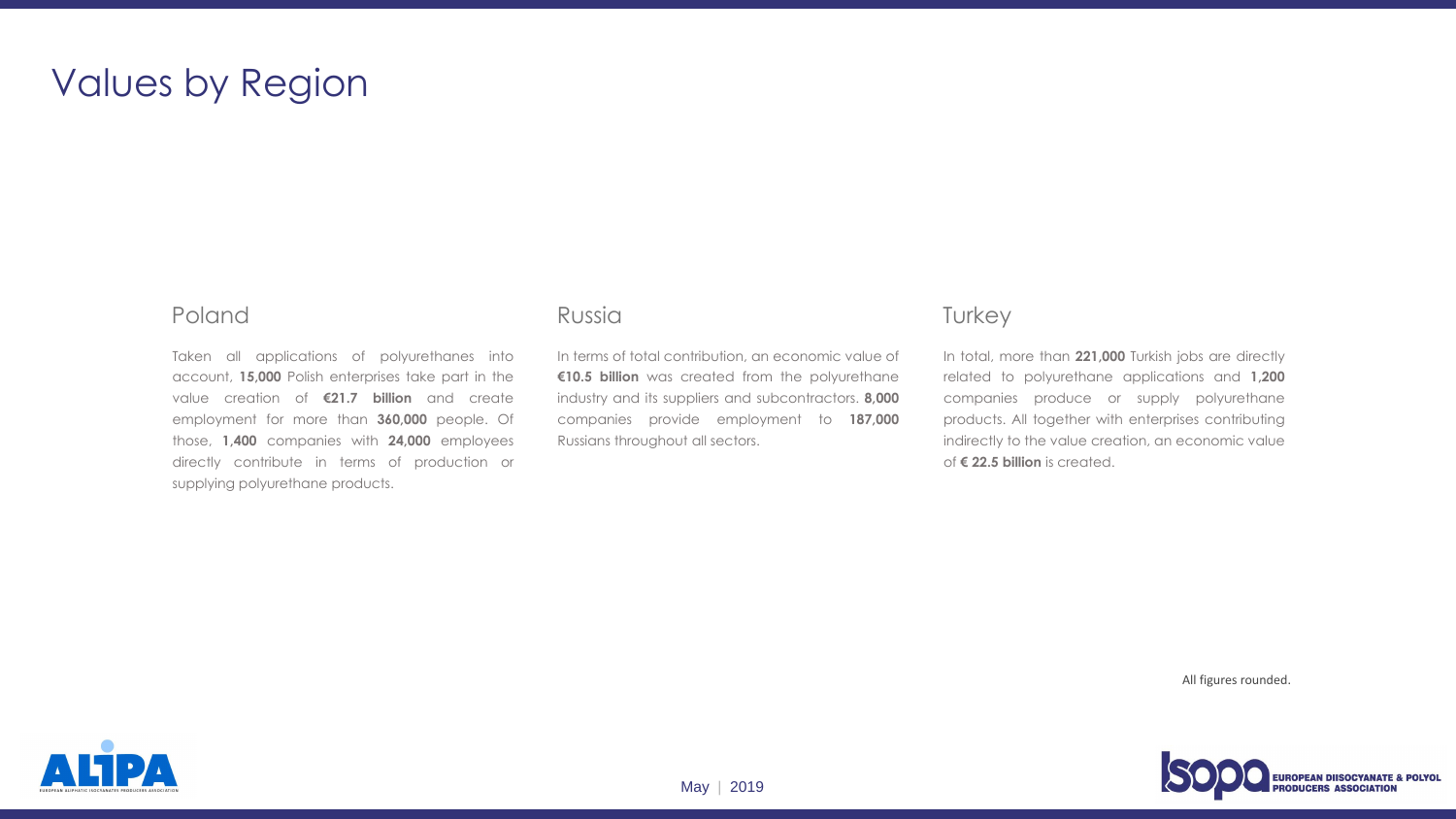#### Value created on application level

- Consumer goods
- Finished PU components

#### Chemical components others Value created on chemical market & distributor level



Component parts Semi-finished products Basic products for consumer goods

#### Value created on component level







25 % €62.9billion

10 % €26.2 billion

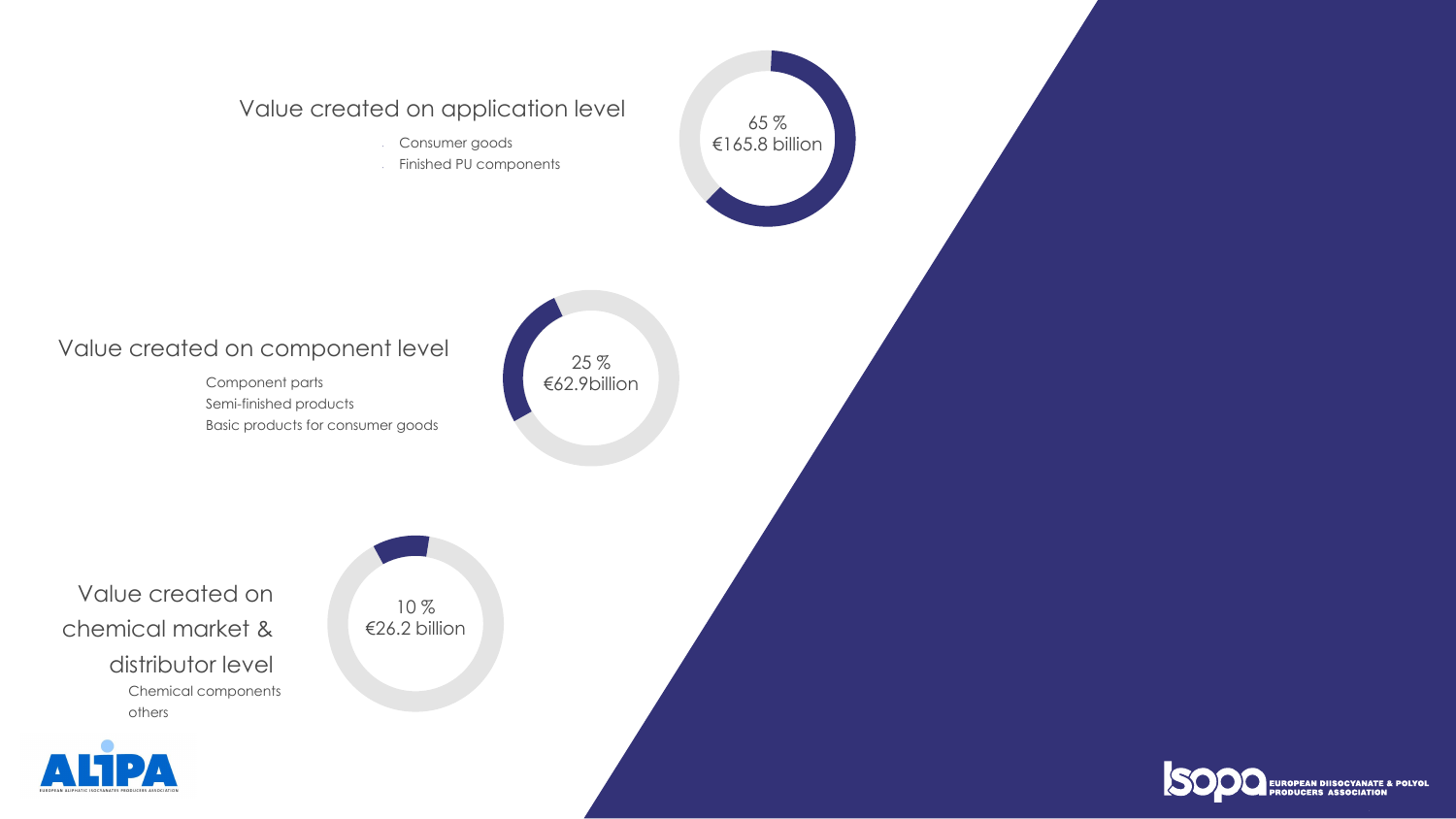

- Total employment: 83,000
- Companies involved: 11,750
- Value added: €15.05 billion

Polyurethane rigid foam is an excellent insulator, which prevents unwanted movement of hot or cold air. In connection with its extremely lightweight and durable characteristics, it is the ideal material for insulation of cold appliances. Thus, almost all refrigerators and freezers produced in the world are insulated with polyurethane foam, where it preserves food at all stages of conservation and consumption in domestic kitchens.

#### Automotive

Used in flexible foams in car seats, headrests and other components in the passenger cabin, polyurethanes not only make traveling more convenient but also greatly reduce the risk of injury in case of collision. Used for sound insulation, polyurethanes dampen vehicle noises by more than 50 % compared to traditional materials. Polyurethanes also cut down vibration, providing for a more pleasant and less tiring drive.



Companies involved: 20,100 Total employment: 222,000 ● Value added: €27.36 billion

#### Construction

Construction applications have the biggest share in European demand for polyurethane products. It is widely used for construction in all types of infrastructure projects. However, its most significant role within this sector is building insulation. Whether rigid foams in sandwich elements for new constructions, insulation blocks or spray foam for energetic modernization, polyurethane foams are the key to modern energy management.

- **•** Total employment: 3.8 million
- Companies involved: 70,250  $\bullet$
- Value added: €59.34 billion

### Value by Sector

### **Appliances**

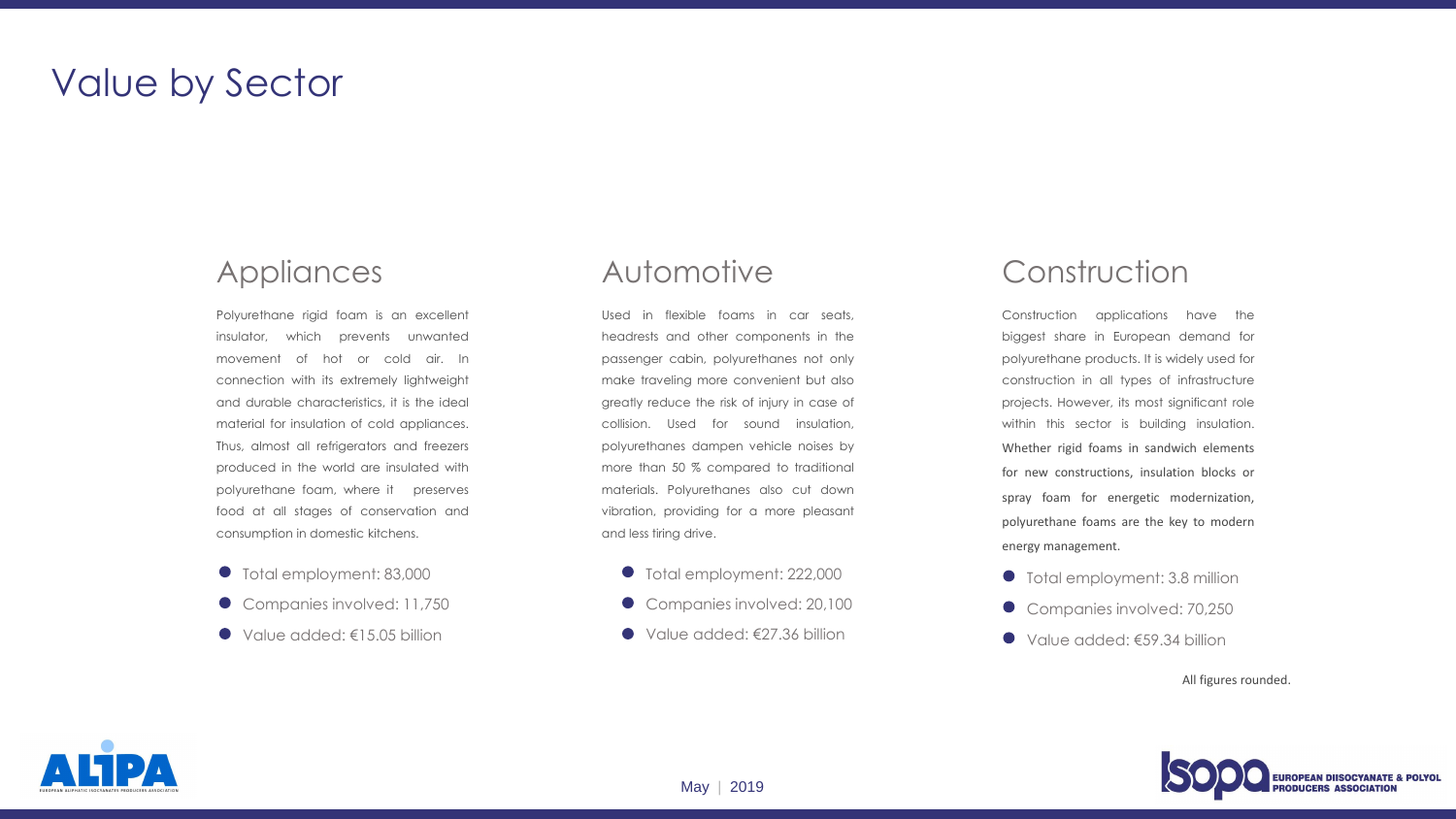

### Value by Sector

#### Footwear

- Total employment: 98,000
- Companies involved: 13,000
- Value added: €0.68 billion  $\bullet$

Less known, but not less significant is the value of polyurethane elastomers for the construction of modern footwear. Good shoes are comfortable, long-lasting, appropriate for usage –and sold at the right price. Polyurethanes help to meet all those targets. Polyurethane elastomers are used to create soles with perfect shock absorbing capabilities and therefore are ideal for hardwearing shoe soles.

### Furniture & Bedding

- Total employment: 200,000
- Companies involved: 17,500
- Value added: €34.87 billion

One of the probably best-known applications for polyurethane foams is to be found in most of Europeans homes. Modern homes, offices and communal buildings would be far less comfortable without polyurethanes. Flexible foams are soft yet provide support, durable and keep their shape. They are the most common upholstery material for seating cushions in all types of upholstered furniture and build the core of most mattresses.

- 
- 
- 



Companies involved: 29,200 Total employment: 335,000 ● Value added: €31.54 billion

### Industrial Goods

Favorable isolating characteristics of both rigid and flexible polyurethane foams make them a preferred material for insulation of technical systems and piping. Polyurethane sealants are used to fill gaps thereby preventing air and water leakage. They are also used in conjunction with inorganic insulation, such as rockwool or ceramic fibers, for firestopping and to counteract smoke and hose-stream passage.

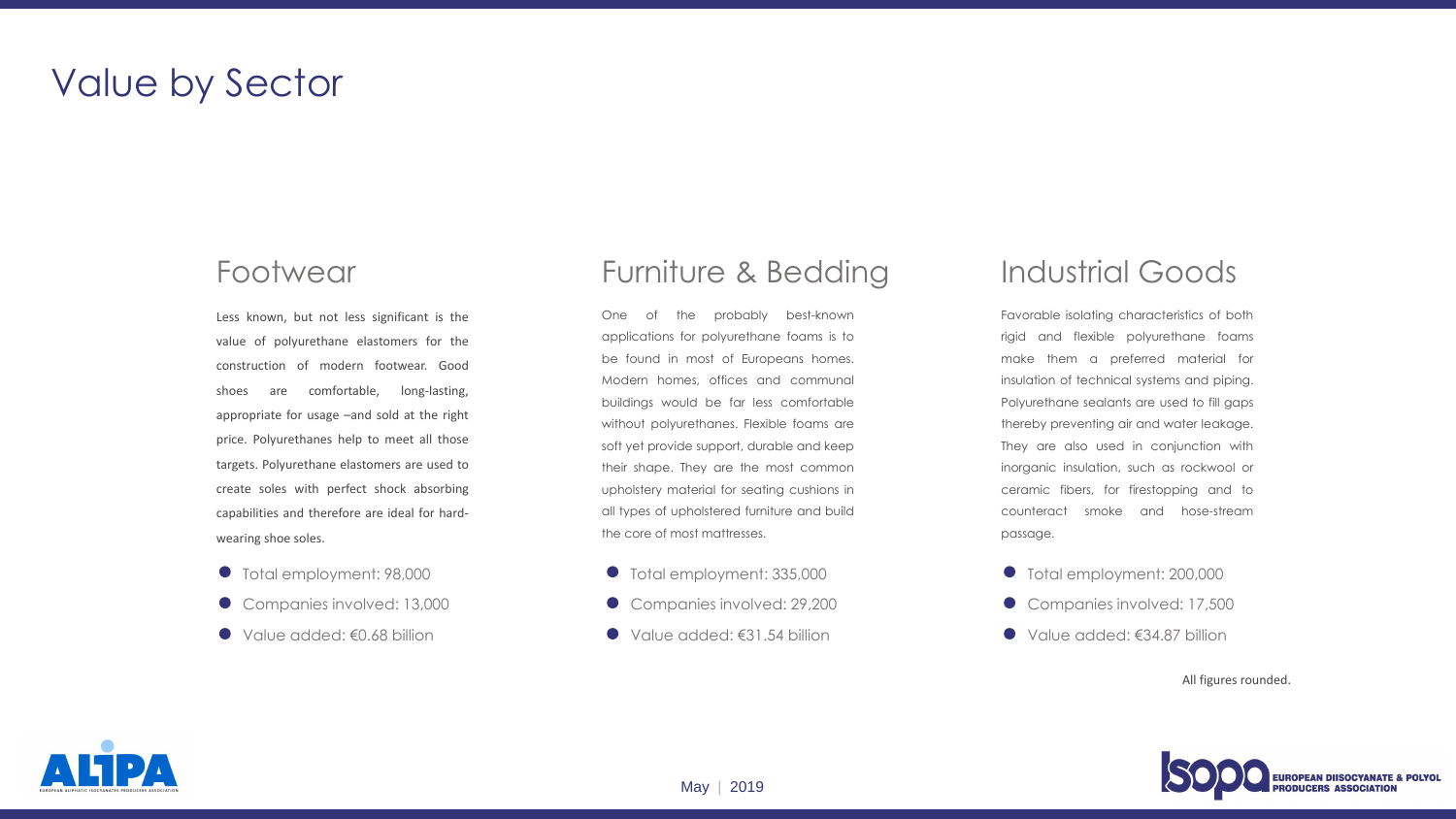

### Value by Type

### Flexible Foams

- Total employment: 50,200
- Companies involved: 7,700
- Value added: €20.67 billion  $\bullet$



Flexible polyurethane foam affects our lives in many ways and new applications are introduced on a regular basis. It is used as cushioning for a wide variety of consumer and commercial products including furniture and bedding, carpet cushion, transportation, packaging and in other textiles. For its insulating features, it is also utilized for acoustic and thermic insulation.

- Total employment: 85,000
- Companies involved: 3,700
- Value added: €5.59 billion

#### Rigid Foams

Companies involved: 7,200 Total employment: 36,000 ● Value added: €20.24 billion

#### **Elastomers**

Available in various densities are polyurethane rigid foams. Rigid foams can be, just like flexible foams, produced in blocks and subsequently trimmed for final purposes. They are utilized for insulation but also other manifold applications, such as floating devices for example. Also available in aerosol cans, they can be applied directly for construction purposes.





Elastomers are viscoelastic, thermoset polymers. Polyurethane elastomers are used in a wide range of applications. Most of these are found in the engineering field, thanks to their properties of durability, abrasion resistance and chemical and oil resistance. Also, they play a decisive role for the creation of footwear, mainly for soles, or leisure applications. For example, when processed to roles for rollerblades.

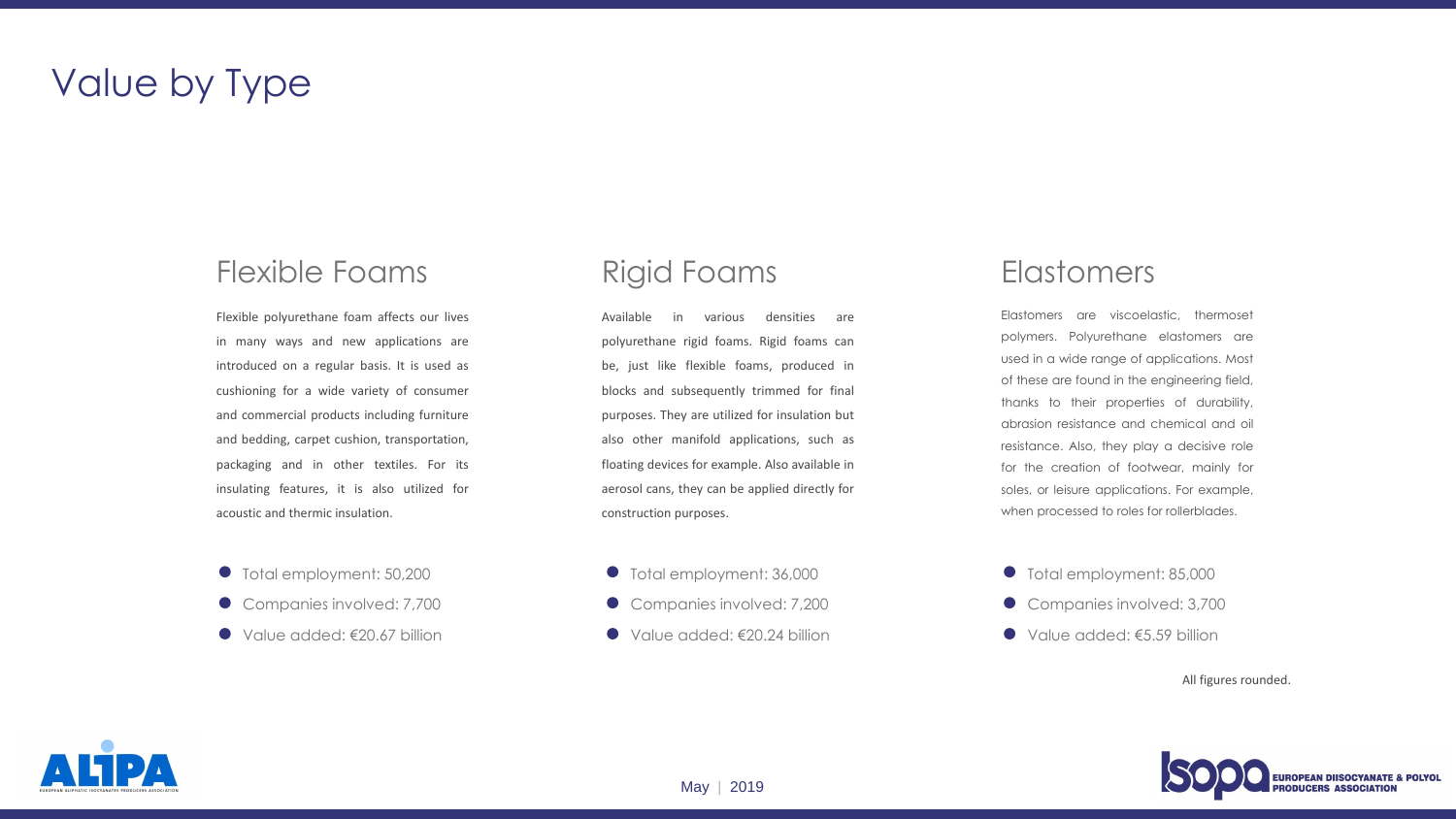

## Value by Type

#### Adhesives & Sealants

- Total employment: 8,200
- Companies involved: 3,700
- Value added: €4.82 billion



- Total employment: 10,600
- Companies involved: 4,000
- Value added: €11.93 billion

Polyurethane glues are strong and resilient, which makes them the perfect product for construction projects, as well as for packaging and exterior furniture. Polyurethanes adhesives can help produce new, useful applications from used materials. Sealants prevent liquids from entering or escaping through gaps and crevices, which is why polyurethanes are used, for example, in harsh climatic conditions to protect windows.

### Coatings, Paint & Varnish

Coatings protect the exposed surfaces of many different products, making them last longer and look better. Due to their resilience and durability, polyurethane is an ideal choice for this type of application. Polyurethane coatings are one of the most essential applications for aliphatic based polyurethanes.

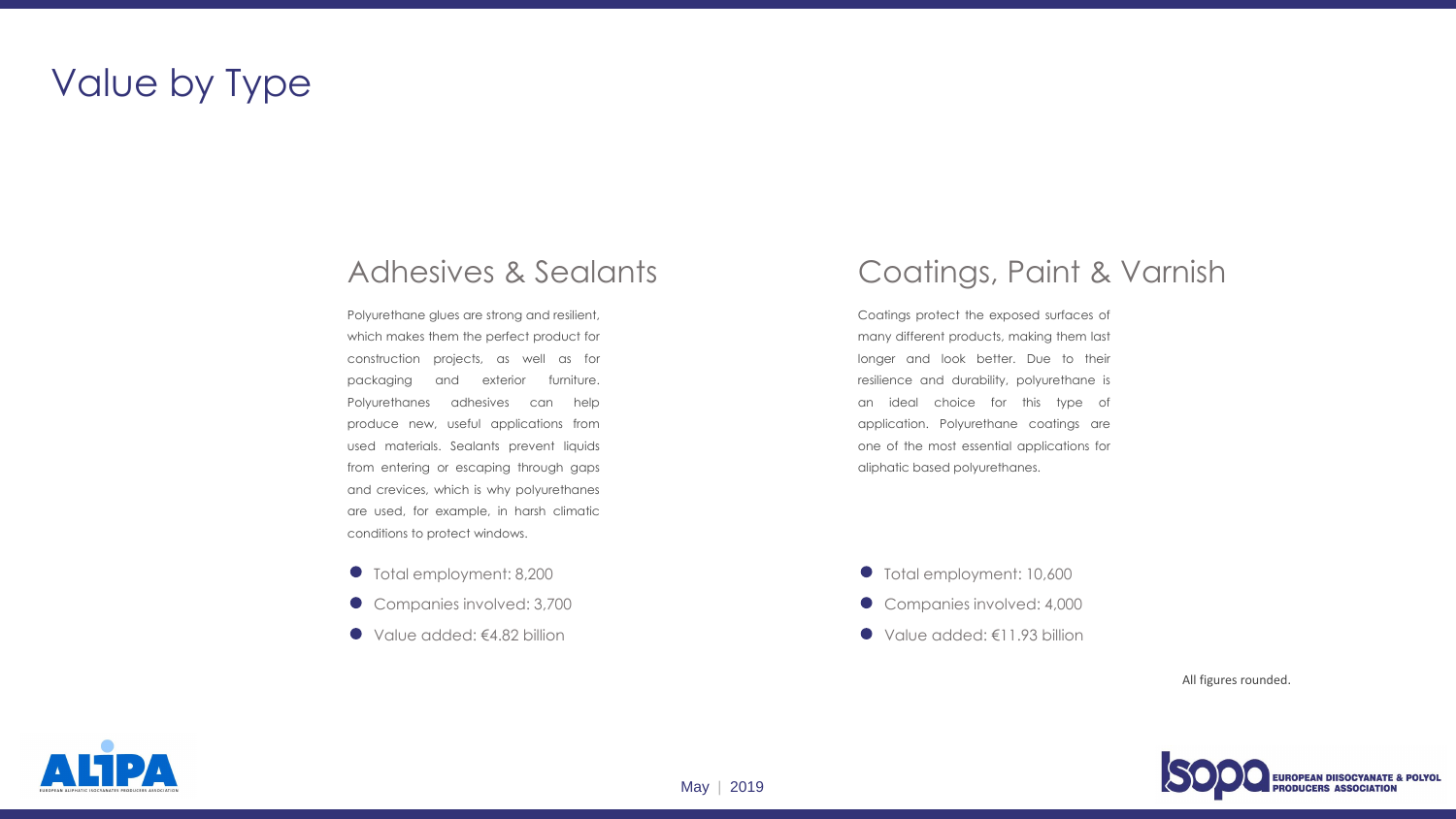

The total quantitative contribution in terms of job or value creation along all stages of the value chain.

### **Glossary**

#### **Total contribution**

Values created due to production of chemicals for polyurethanes or the manufacturing of PU based products.

#### **Direct contribution**

Values created by the application of PU based products, considering the statistical share of concerned employees and value creation, delimited from total operations.

#### **Indirect contribution**

Companies of the chemical industry, providing basic materials for the production of polyurethanes.

#### **Chemical producers**

Enterprises manufacturing intermediate products (e.g. PU foam blocks) or final PU based applications (e.g. PU mattresses).

#### **Suppliers & Final Producers**

Businesses utilizing PU based products for their value creation while not ranking amongst chemical or plastics producers. E.g. façade engineers utilizing PU building foam.



#### **Non-PU Sectors**

Classification by branch or field PU based products are utilized for. A PU flexible foam, utilized to produce a mattress is categorized within Furniture & Bedding

#### **Sector/Application**

Classification by the output form of polyurethanes. The type does not consider the basic materials, PU products are made of, but distinguishes the different classes of PU based components, such as flexible foams, elastomers, etc.



#### **Type**